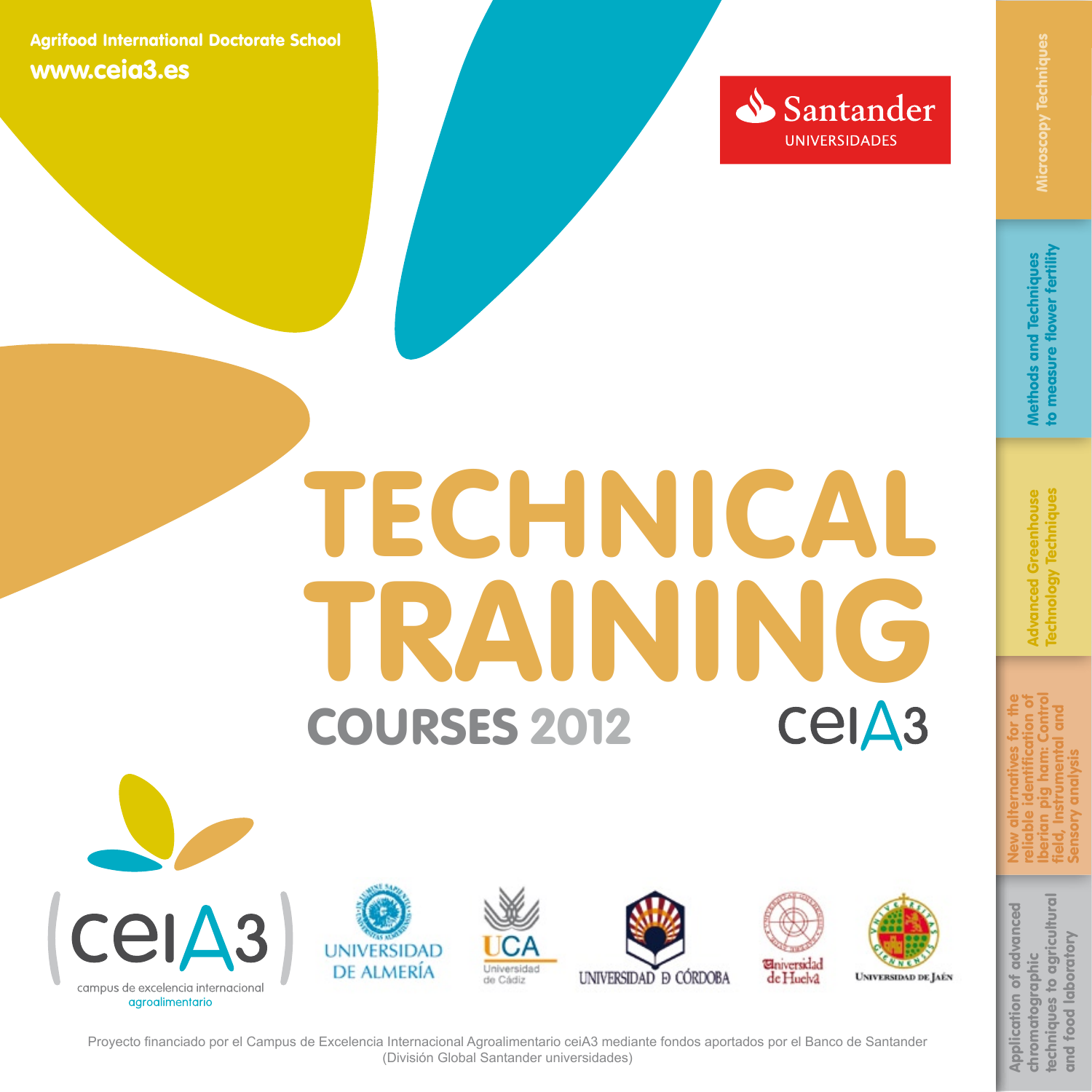chromatographic

chromatographic

reliable identification of [Iberian pig ham: Control](#page-4-0)  field, Instrumental and Sensory analysis

lberian pig ham: C<br>field, Instrumental Sensory analysis

> [techniques to agricultural](#page-5-0)  and food laboratory

techniques to agricultural<br>and food laboratory



#### **01** Microscopy Techniques

<span id="page-1-0"></span>[VOLVER](#page-0-0)

| <b>VENUE OF THE COURSE</b>                 | Estación Experimental del Zaidín. Spanish Council for Scientific Research (CSIC).<br>Address: Profesor Albareda 1, E-18008 Granada (Spain).                                                                                                                                                                                                                                   |                                |
|--------------------------------------------|-------------------------------------------------------------------------------------------------------------------------------------------------------------------------------------------------------------------------------------------------------------------------------------------------------------------------------------------------------------------------------|--------------------------------|
|                                            |                                                                                                                                                                                                                                                                                                                                                                               |                                |
|                                            |                                                                                                                                                                                                                                                                                                                                                                               |                                |
| <b>DIRECTOR</b>                            | Juan de Dios Alché Ramírez (juandedios.alche@eez.csic.es)                                                                                                                                                                                                                                                                                                                     |                                |
| <b>DATES</b>                               | 12-16 march 2012 (8:30 to 14:00 h.)                                                                                                                                                                                                                                                                                                                                           |                                |
| <b>MORE INFO</b>                           | www.ceia3.es                                                                                                                                                                                                                                                                                                                                                                  |                                |
| <b>OBJECTIVES</b>                          | To create an environment in which students with interesting agro-biological problems and research<br>lines are brought together with advanced microscopy instrumentation. Students will receive information<br>regarding most microscopy techniques, fundaments, applications and ways of use, as well as<br>instructions on how to perform basic maintenance of microscopes. |                                |
|                                            |                                                                                                                                                                                                                                                                                                                                                                               |                                |
| <b>REGISTRATION DEADLINE</b>               | 20 January to 17th February, 2012. To register, please upload a CV and fill the application form linked here                                                                                                                                                                                                                                                                  |                                |
| <b>AIMED AT</b>                            | Members of research groups included in the ceiA3. Of interest for researchers, Ph. D. students,<br>technical staff and members of technological companies integrated into the ceiA3 project.                                                                                                                                                                                  |                                |
| <b>NOTIFICATION OF</b><br><b>ADMITANCE</b> | Before 6th march 2012                                                                                                                                                                                                                                                                                                                                                         | 등                              |
| <b>APPLICANTS ACCEPTED</b>                 | 16                                                                                                                                                                                                                                                                                                                                                                            |                                |
|                                            |                                                                                                                                                                                                                                                                                                                                                                               |                                |
| <b>COURSE TYPE</b>                         | Classroom                                                                                                                                                                                                                                                                                                                                                                     |                                |
| <b>REGISTRATION FEE</b>                    | Free                                                                                                                                                                                                                                                                                                                                                                          | <b>Application of advanced</b> |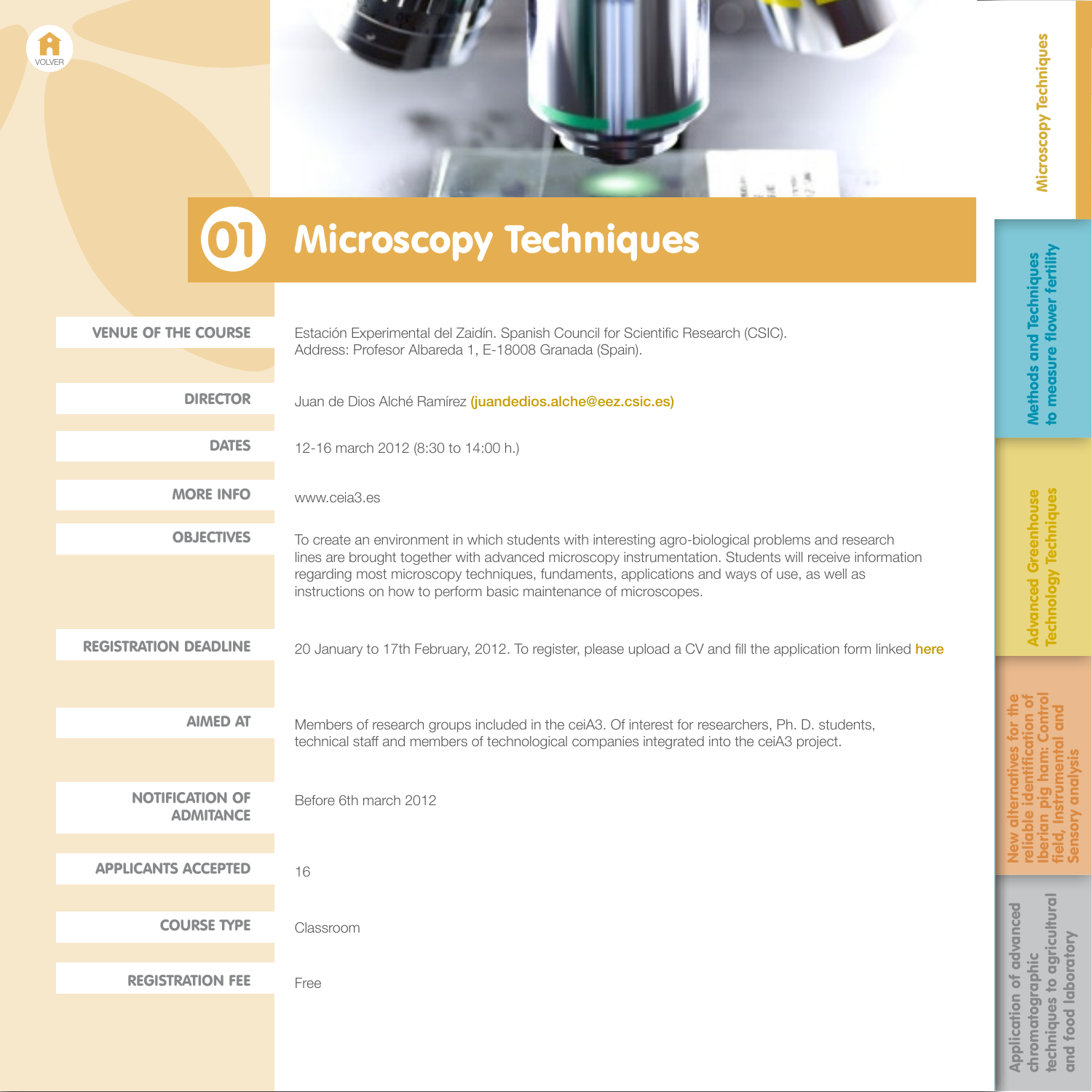[Iberian pig ham: Control](#page-4-0)  New alternatives for the reliable identification of field, Instrumental and Sensory analysis ana

[techniques to agricultural](#page-5-0)  techniques to agricultural<br>and food laboratory Application of advanced **Application of advanced** and food laboratory chromatographic chromatographic

## **02** Methods and Techniques<br>to measure flower fertility

<span id="page-2-0"></span>[VOLVER](#page-0-0)

| <b>PLACE</b>                               | Campus of the University of Almería site in Ctra Sacramento s/n, in Almería capital (see link http://<br>www.ual.es/personal/fguillen/gmaps/ for further details about the venue), and other nearby facilities.                                                                                                                                                                                                                                                                                                                                                                                                                                                                                                                                                                                                                                                                                                                                                                                                                                                                |
|--------------------------------------------|--------------------------------------------------------------------------------------------------------------------------------------------------------------------------------------------------------------------------------------------------------------------------------------------------------------------------------------------------------------------------------------------------------------------------------------------------------------------------------------------------------------------------------------------------------------------------------------------------------------------------------------------------------------------------------------------------------------------------------------------------------------------------------------------------------------------------------------------------------------------------------------------------------------------------------------------------------------------------------------------------------------------------------------------------------------------------------|
| <b>DIRECTOR</b>                            | Julián Cuevas González (jcuevas@ual.es)                                                                                                                                                                                                                                                                                                                                                                                                                                                                                                                                                                                                                                                                                                                                                                                                                                                                                                                                                                                                                                        |
| <b>DATES</b>                               | from 21st to 25th May 2012                                                                                                                                                                                                                                                                                                                                                                                                                                                                                                                                                                                                                                                                                                                                                                                                                                                                                                                                                                                                                                                     |
| <b>MORE INFO</b>                           | www.ceia3.es                                                                                                                                                                                                                                                                                                                                                                                                                                                                                                                                                                                                                                                                                                                                                                                                                                                                                                                                                                                                                                                                   |
| <b>OBJECTIVES</b>                          | Lack of fruiting is a common failure in cultivated plants, especially in protected cultivation where<br>pollinators' access is complicated by the closed structure and where the climate modification brings<br>harsh conditions for plant fertility. Unfortunately, this lack of fruiting is rarely analyzed in deep determining<br>which component of flower fertility failed. The main objective of this course is to form students in the<br>fundaments and methodology to evaluate reproductive success and failures in cultivated plants, more<br>exactly in measuring male (pollen) and female (gynoecium) fertility. Students will also learn to measure<br>flower attractiveness and rewards and their effects on insect pollinators. Evaluation of pollinators' activity<br>and pollen-pistil interaction in response is within the program. The course also intends to form students<br>in the evaluation of reproductive success by measuring fertilization levels, and initial and final seed set<br>and fruit set. Fruit and seed abortion will be analyzed too. |
| <b>REGISTRATION DEADLINE</b>               | Interested students must register before April 30. To register, please upload a CV and fill the application<br>form linked here                                                                                                                                                                                                                                                                                                                                                                                                                                                                                                                                                                                                                                                                                                                                                                                                                                                                                                                                                |
| <b>AIMED AT</b>                            | This course is of particular interest for Agronomy students, but also for students in the fields of Botany<br>and Plant Ecology. Therefore students of Agronomy, Biological and Environmental Science, Forestry<br>and from related fields may apply                                                                                                                                                                                                                                                                                                                                                                                                                                                                                                                                                                                                                                                                                                                                                                                                                           |
| <b>NOTIFICATION OF</b><br><b>ADMITANCE</b> | Selected students will be notified no later than on May 7                                                                                                                                                                                                                                                                                                                                                                                                                                                                                                                                                                                                                                                                                                                                                                                                                                                                                                                                                                                                                      |
| <b>APPLICANTS ACCEPTED</b>                 | 12                                                                                                                                                                                                                                                                                                                                                                                                                                                                                                                                                                                                                                                                                                                                                                                                                                                                                                                                                                                                                                                                             |
| <b>COURSE TYPE</b>                         | Classroom                                                                                                                                                                                                                                                                                                                                                                                                                                                                                                                                                                                                                                                                                                                                                                                                                                                                                                                                                                                                                                                                      |
| <b>REGISTRATION FEE</b>                    | Free                                                                                                                                                                                                                                                                                                                                                                                                                                                                                                                                                                                                                                                                                                                                                                                                                                                                                                                                                                                                                                                                           |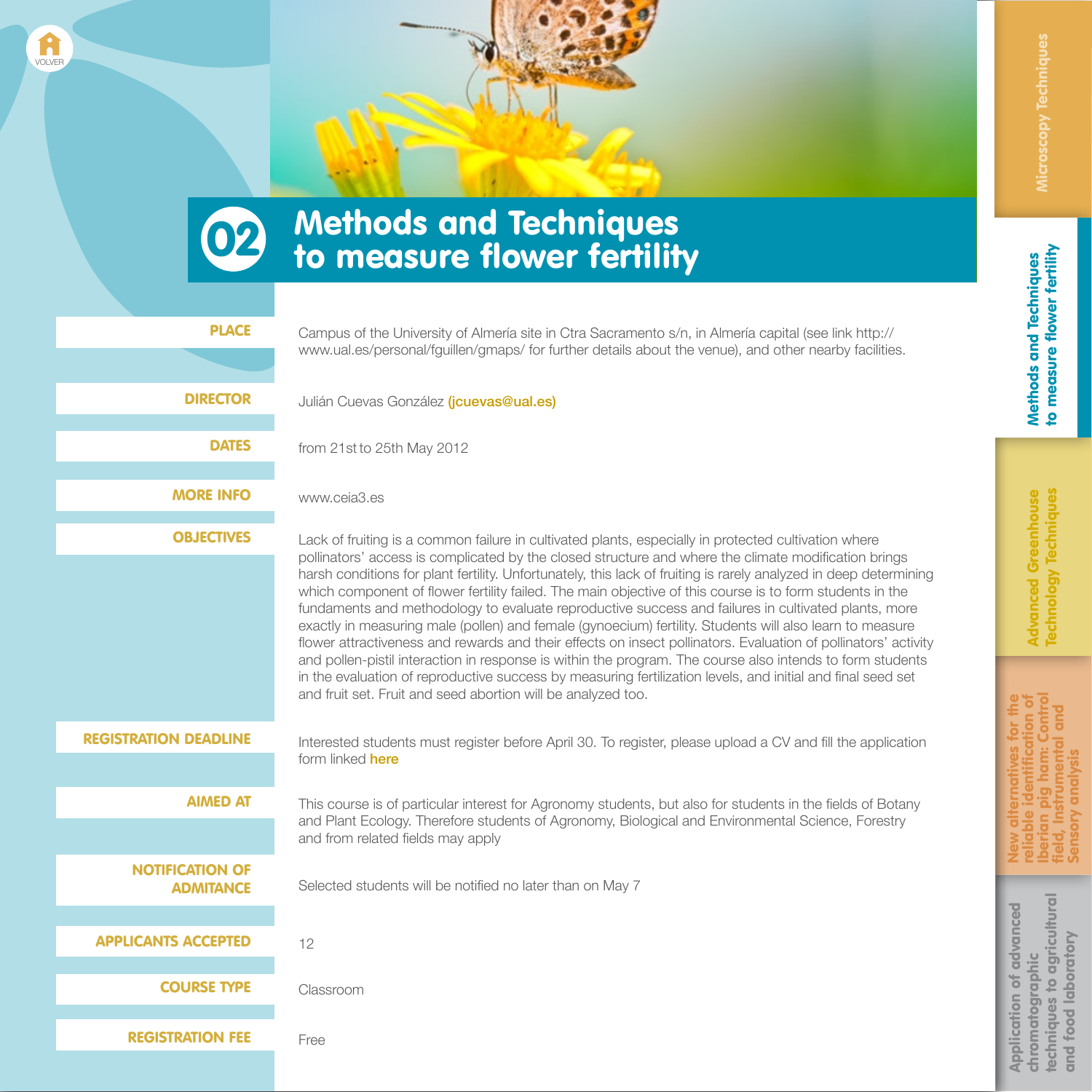

## **03 Advanced Greenhouse<br>Technology Techniques**

<span id="page-3-0"></span>[VOLVER](#page-0-0)

| <b>PLACE</b>                               | University of Almería (Spain). Laboratory 1.04 CITEII-A.                                                                                                                                                                                                                                                                                                                                                                |
|--------------------------------------------|-------------------------------------------------------------------------------------------------------------------------------------------------------------------------------------------------------------------------------------------------------------------------------------------------------------------------------------------------------------------------------------------------------------------------|
| <b>DIRECTOR</b>                            | Diego Luis Valera Martínez (dvalera@ual.es)                                                                                                                                                                                                                                                                                                                                                                             |
| <b>DATES</b>                               | from 21st to 25th May 2012                                                                                                                                                                                                                                                                                                                                                                                              |
| <b>MORE INFO</b>                           | www.ceia3.es                                                                                                                                                                                                                                                                                                                                                                                                            |
| <b>OBJECTIVES</b>                          | Over recent years greenhouse technology has been evolving continually, with traditional structures<br>being substituted by more resistant, larger ones. At the same time, new technology is constantly being<br>incorporated, among which we should highlight climate control systems, fertigation and soilless crops.                                                                                                  |
|                                            | This Technical Training Course will deal with cutting edge techniques applied to the greenhouse<br>agrosystem. Amongst these techniques, we include Triaxial Sonic Anemometry, Infra-red Thermography<br>Computational Fluids Dynamics as well as other simulation and optimisation techniques, all of which<br>have been developed and applied by the "Rural Engineering" research group of the University of Almería. |
|                                            | The aims of the course, therefore, are:                                                                                                                                                                                                                                                                                                                                                                                 |
|                                            | • To present students with the cutting edge greenhouse technologies.<br>• To analyse the improvements required for the sustainability of the greenhouse agrosystem.<br>• To foment the knowledge and the correct use of new developments in greenhouse engineering.                                                                                                                                                     |
| <b>REGISTRATION DEADLINE</b>               | Interested students must register 1-27 April, 2012. To register, please upload a CV and fill the                                                                                                                                                                                                                                                                                                                        |
|                                            | application form linked here                                                                                                                                                                                                                                                                                                                                                                                            |
| <b>AIMED AT</b>                            | Agricultural Engineers and Agricultural Technicians. Graduates from associated fields. Students of                                                                                                                                                                                                                                                                                                                      |
|                                            | Agronomy and associated sciences.                                                                                                                                                                                                                                                                                                                                                                                       |
| <b>NOTIFICATION OF</b><br><b>ADMITANCE</b> | Selected students will be notified no later than on May 4                                                                                                                                                                                                                                                                                                                                                               |
| <b>APPLICANTS ACCEPTED</b>                 | 10                                                                                                                                                                                                                                                                                                                                                                                                                      |
| <b>COURSE TYPE</b>                         | Classroom                                                                                                                                                                                                                                                                                                                                                                                                               |
| <b>REGISTRATION FEE</b>                    | Free                                                                                                                                                                                                                                                                                                                                                                                                                    |
|                                            |                                                                                                                                                                                                                                                                                                                                                                                                                         |

Application of advanced chromatographic

**Application of advanced** chromatographic

New alternatives for the reliable identification of [Iberian pig ham: Control](#page-4-0)  field, Instrumental and Sensory analysis

> [techniques to agricultural](#page-5-0)  and food laboratory

techniques to agricultural<br>and food laboratory

Sensory analysis ield, Instrumer erian p liabl **ME**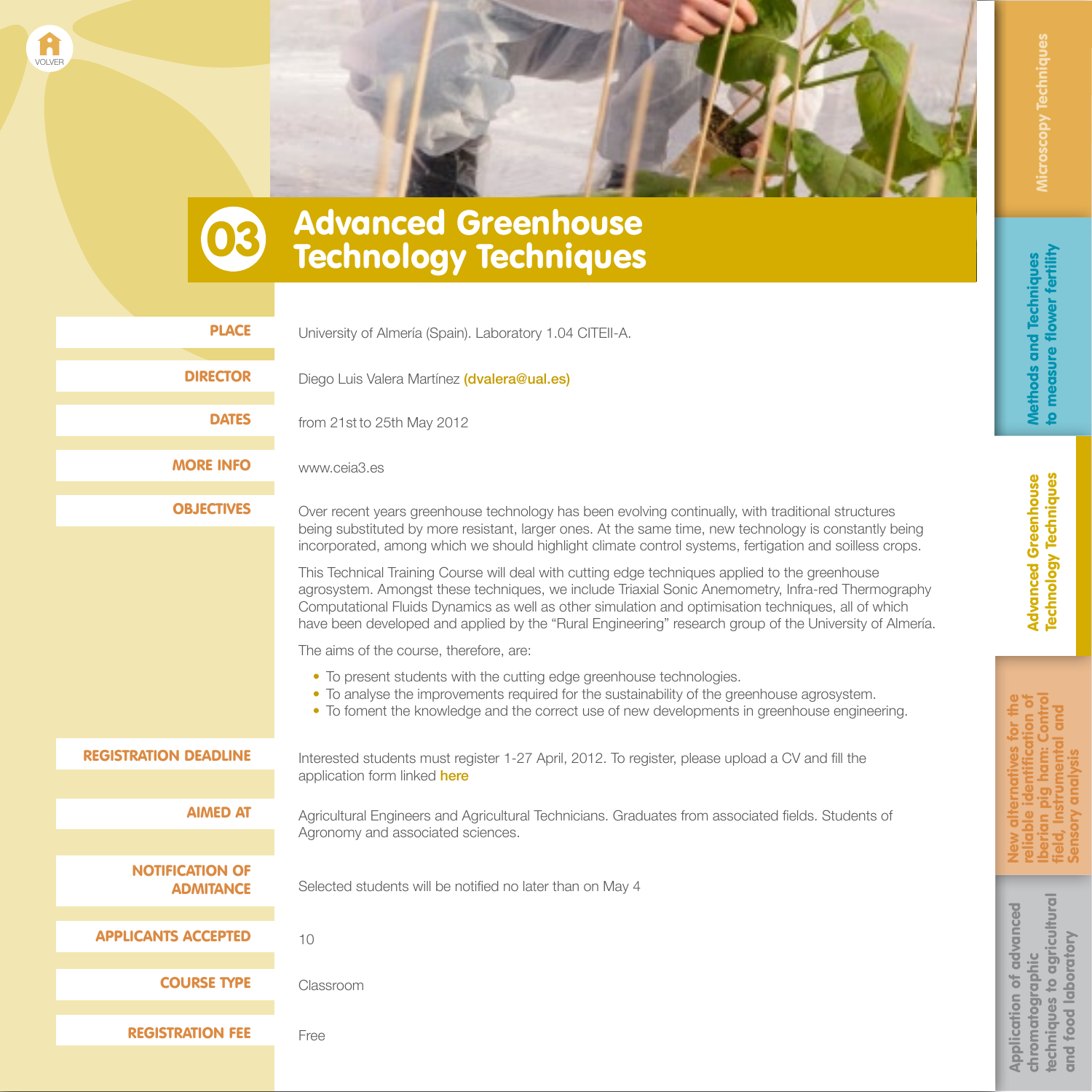New alternatives for the<br>reliable identification of<br>Iberian pig ham: Control<br>field, Instrumental and Iberian pig ham: Control New alternatives for the reliable identification of field, Instrumental and Sensory analysis Sensory analysis

[techniques to agricultural](#page-5-0)  techniques to agricultural Application of advanced **Application of advanced** and food laboratory and food laboratory chromatographic chromatographic

#### New alternatives for the reliable identification of Iberian pig ham: Control field, Instrumental and Sensory analysis

04

<span id="page-4-0"></span>[VOLVER](#page-0-0)

| <b>PLACE</b>                               | Edificio Marie Curie. Campus Universitario de Rabanales. Universidad de Córdoba (España)                                                                                                                                                                                                                                                                                                                                                                                                                                                                                                                                                                                             |
|--------------------------------------------|--------------------------------------------------------------------------------------------------------------------------------------------------------------------------------------------------------------------------------------------------------------------------------------------------------------------------------------------------------------------------------------------------------------------------------------------------------------------------------------------------------------------------------------------------------------------------------------------------------------------------------------------------------------------------------------|
| <b>DIRECTOR</b>                            | Lourdes Arce Jiménez (lourdes.arce@uco.es)                                                                                                                                                                                                                                                                                                                                                                                                                                                                                                                                                                                                                                           |
| <b>DATES</b>                               | from 11th to 15th June 2012                                                                                                                                                                                                                                                                                                                                                                                                                                                                                                                                                                                                                                                          |
| <b>MORE INFO</b>                           | www.ceia3.es                                                                                                                                                                                                                                                                                                                                                                                                                                                                                                                                                                                                                                                                         |
| <b>OBJECTIVES</b>                          | • Present the current status of the Iberian pig production and the weaknesses of its regulation.<br>• Show the possibilities to strengthen the methodology of field-level control.<br>• Present new analytical methodologies in order to distinguish and authenticate the different fattening<br>diets.<br>• Show the sensory analysis as a reliable tool to authenticate the quality of Iberian products.<br>• Offer a new approach and reliable tools to be used by Protected Designations of Origin, Authorities,<br>Industry and Dealers to differentiate air-cured hams from Iberian pigs fed on acorns from the rest of<br>the air-cured hams from Iberian pigs fed with feed. |
| <b>REGISTRATION DEADLINE</b>               | Interested students must register before May 18. To register, please upload a CV and fill the application<br>form linked <b>here</b>                                                                                                                                                                                                                                                                                                                                                                                                                                                                                                                                                 |
| <b>AIMED AT</b>                            | Graduates in Food Science and Technology, Veterinary, Sciences (Chemistry, Biology, Environmental<br>Sciences) and Chemical, Agricultural or Forest Engineers.                                                                                                                                                                                                                                                                                                                                                                                                                                                                                                                       |
| <b>NOTIFICATION OF</b><br><b>ADMITANCE</b> | Selected students will be notified no later than on May 28                                                                                                                                                                                                                                                                                                                                                                                                                                                                                                                                                                                                                           |
| <b>APPLICANTS ACCEPTED</b>                 | 20                                                                                                                                                                                                                                                                                                                                                                                                                                                                                                                                                                                                                                                                                   |
| <b>COURSE TYPE</b>                         | Classroom                                                                                                                                                                                                                                                                                                                                                                                                                                                                                                                                                                                                                                                                            |
| <b>REGISTRATION FEE</b>                    | Free                                                                                                                                                                                                                                                                                                                                                                                                                                                                                                                                                                                                                                                                                 |